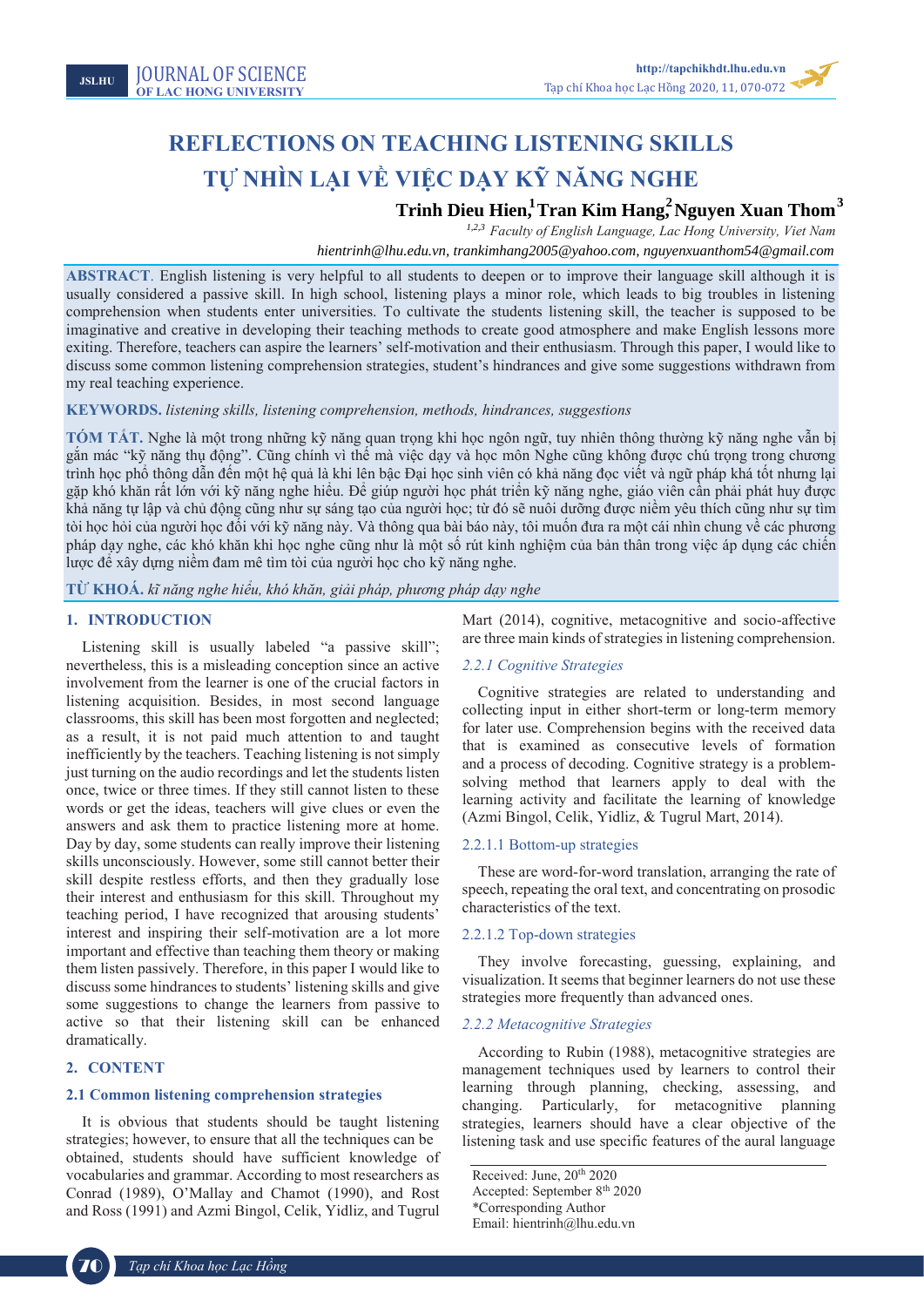input that make easy the understanding of aural input. In this strategy, learners learn how to plan, monitor, and evaluate the collected information from the listening part. Wenden (1998) stated that learners who use metacognitive strategies can learn faster and integrate the knowledge outstandingly, can be constant receivers and deal with all situations, have self-confidence to get help from partners, teachers, or family, and can observe and assess themselves. Metacognitive strategies played an important role in listening comprehension. Henner Stanchina (1987) mentioned that skilled listeners can permanently explain and what they hear through (1) utilizing their prior knowledge and predictions to create theories on the text; (2) connecting new information with their continuing predictions; (3) making deductions to fill comprehension breaks; (4) assessing their predictions; (5) improving their theories.

#### *2.2.3 Socio-affective Strategies*

Vandergrift (2003) and Abdalhamid (2012) expressed that socio-affective strategies are techniques that listeners use to cooperate with others, to check their comprehension, and to reduce their apprehension. Gardner and MacIntyre (1993) said that affective strategies are very significant because the learning situation and learners' social-psychological factors are closely related to each other. O'Malley and Chamot (1989) represented that among the strategies of listening comprehension, social and affective strategies had the most effect on the learning context. Wilson (2003) said that socio-affective strategies are related to students' interaction with other speakers and their reactions towards learning. Habte-Gabr (2006) said that in socioaffective strategy, students should know how to decrease anxiety, feel confident during listening activities, and raise motivation in improving listening.

#### **2.2 What are the common hindrances to learners' listening skill?**

Listening is learners' nightmare because if this skill is poor, it can lead to poor communication and failure in mastering the language. After talking with many students asking me for advice to better their listening skills, I have recognized that they have common problems such as: vocabularies, wrong pronunciation, unsuitable materials… Those factors can be divided into two main types: subjective and objective.

#### *2.2.1 Subjective factors*

Insufficient vocabularies have been the common problem for the students. If one does not know a certain word, they of course cannot recognize it when listening. Moreover, students tend to find out the meaning of a new word rather than infer it from the context. In addition, the wrong pronunciation of the word can lead to serious misunderstanding the recordings. If learners mispronounce the words, they cannot recognize those sounds when they listen to.

Another problem of learners is that they have the habit of listening to word-by-word rather than guessing or predicting the ideas. They do not pay attention on the hints or cues which can help them predict what will be talked about although in most listening tasks, cues are provided indirectly.

Effective note-taking and good short-term memory will help learners record information quickly; hence, lacking note-taking skill and short-term memory also let students face some difficulties. They cannot write down what they have just listened to as quickly as they can, so they will miss the other ideas. Long sentences and numbers will be the big hindrances to those who are not good at remembering.

#### *2.2.2 Objective factors:*

Listening materials are considered as the main cause of students' inability in comprehension. Unfamiliar topics with full of terminology, especially, specialized topics usually bring about a problem in understanding the content.

Furthermore, variety of accents also make students unable to recognize and comprehend the materials. For example, if students are used to listening to American accent, they will have difficulty in listening and understanding Australian accents.

Besides, authentic materials cause great difficulties to students. Most teachers use materials that are designed for the aim of teaching listening purposes. Hence, the language in those materials have been modified and included less colloquial English or "real" English.

The length and difficulty of the recordings are also supposed to be students' obstacles in listening. When students practice their listening at home, choosing a suitable level is very important. The problem also comes from the poor quality of the tapes or disks or the noise from the surroundings. Obviously, when the students do the listening for a long time, they will be under pressure. Moreover, if the listening text is too long and difficult, the listener is required the skill of note-taking and good short-term memory which most students lack.

Last but not least, there are many problems with traditional models of teaching listening skills, in which the responsibility of learning were not upon the shoulders of the students. Teachers are the persons to set goals, select the material and control the equipment. There was little room for student's preferences. Learners in this model are regarded as passive over-hearers rather than active participants in the listening process. They frequently have to listen to audio or video tape that they cannot pause or interrupt. It is essential that listeners interact with the speakers to ask for unsure things or resolve the misunderstanding like in real life situations, listeners can show interest in the conversation, ask more questions or ask the speaker to repeat, and even cause the speakers to modify some parts of their talk.

### **3. RECOMMENDATIONS AND CONCLUSION**

By means of my real teaching experience, I have some recommendations to improve not only the teaching methods but also the learners' abilities.

1. The most important thing is to engage the students in the subject and make them active in the learning process. To do this, teachers should enable students to:

- $\downarrow$  choose their own materials of listening through various activities in class
- make their own listening text by designing the task or exercises for them and/or their classmates
- adjust and control the recordings according to their own speed
- $\blacksquare$  reflect on their problems in listening

2. Besides, teachers should conduct some surveys throughout the course asking about their real problems in listening so that teachers can have appropriate strategy and